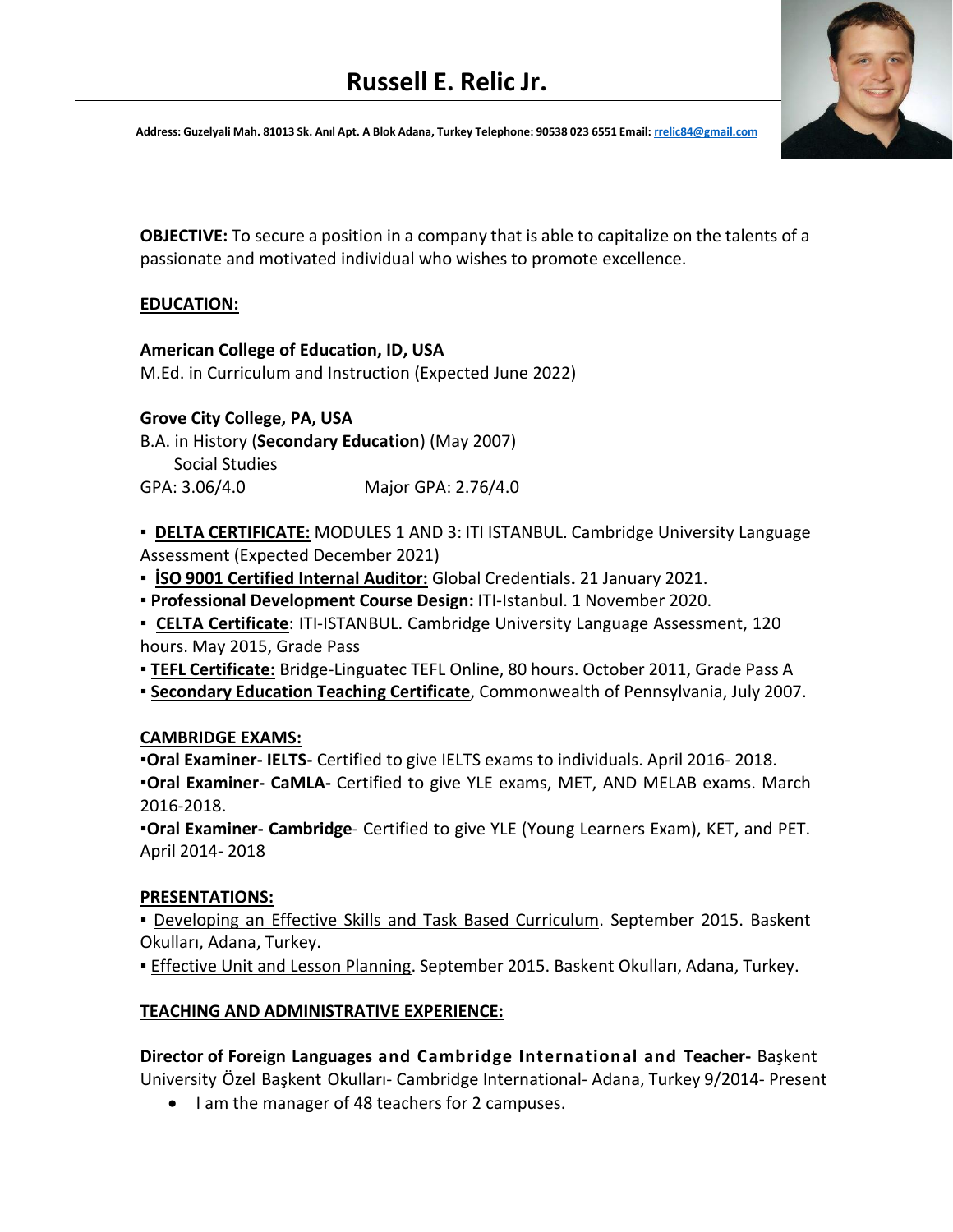- Cambridge International School Coordinator and Examine officer.
- Prepared documents for and was the lead to pass our inspection to be an international school.
- Built an international awareness program for the classrooms and students.
- Coordinating the International program and curriculum for our Adana and Iskenderun campuses.
- Created and developed a department observation and evaluation program to help further develop the staff in the Foreign Languages Department.
- Curriculum mapped and aligned the Cambridge International Program with the Ministry of Education.
- Created and developed a Mentor Coach program for the Foreign Languages staff.
- Created a Department Handbook and strategic plan.
- Created a professional development program for our department.
- Created a program that involved and included the parents in student learning.
- Created in-house workshop training for the department.
- Recruited Native teachers and I am part of the school commission that hires new teachers at the school.
- Created an Anatolia Folk Tales Month for the students in grades 1-4.
- Created a weeklong project for the students during the week of Children's Week to learn about a new country and its culture.
- Created a culture week for the entire Primary and Middle school to participate in. It allowed the students to experience games and cultures from around the world.
- Created a PenPal program for the  $4<sup>th</sup>$  grade students. The students sent letters to various states in the USA. The schools worked in a partnership to ensure the students were able to communicate throughout the school year.
- Developed and created the Primary School reading and writing programs for grades 1 to 8. In addition, collaborating with the Middle School teachers to build a bridge from Primary School and Middle school to have the students continue to build on the skills learned in primary school and make the transition easier.
- I gave a seminar on Developing Effective skills and task-based curriculum to the Primary Department.
- Created an Assertive Discipline Model that uses the Assertive discipline theory with technology. The parents can follow their students' success in the classroom through an application on their phone or pc.
- Implemented technology and hands-on activities in the classroom through simulations and students doing drama performances of selected readers. Students did a lot creative thinking through various projects and writings.

# **Teacher-** Adana Gundogdu Koleji, Adana, Turkey 9/2012- 8/2014

**▪** Shown a hard work ethic and dedication to my students. I am teaching various English-speaking levels in a private school. I helped organize a culture week in our school for our students. I offered my time in after school tutoring programs. In addition, I was awarded the best newcomer of the year award.

**▪** Implemented technology and hands on activities in the classroom through simulations and students doing drama performances of selected readers. Students did a lot creative thinking through various projects and writings.